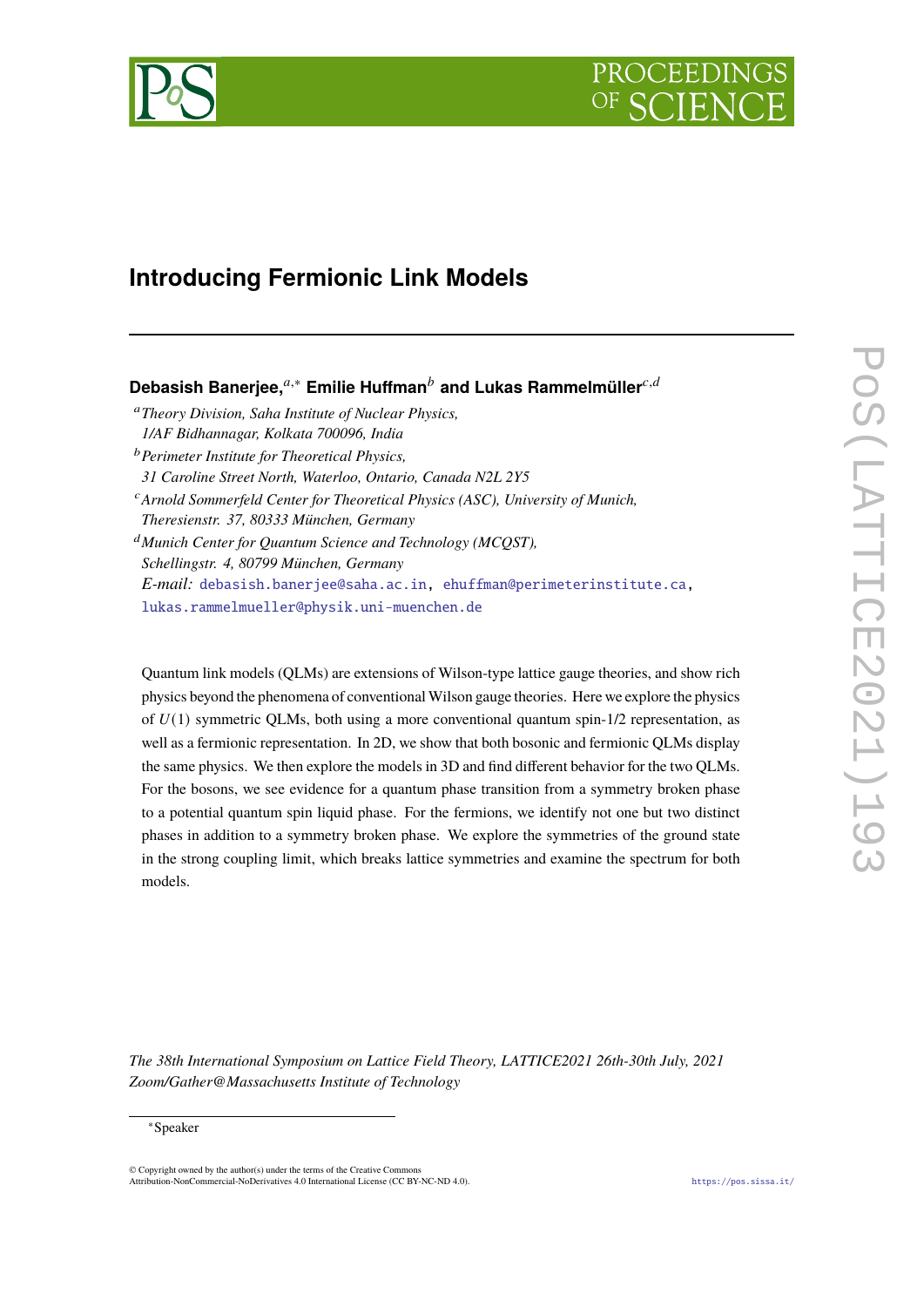#### **1. Introduction**

The Hamiltonian formulation of lattice gauge theories [\[1\]](#page-7-0) (LGTs) has seen renewed interest in the context of recent theoretical and experimental developments. On the theoretical side, the introduction and the exploration of quantum field theories in finite-dimensional Hilbert spaces [\[2](#page-7-1)[–5\]](#page-7-2) have gathered a lot of momentum given the potential of realizing such models on quantum computers in the near future (see [\[6\]](#page-7-3) for an overview). On the other hand, the last decades have seen astonishing developments in precise control of quantum systems, and engineering a variety of interactions between them [\[7\]](#page-7-4). This has brought to life many toy models in tabletop quantum experiments [\[8](#page-7-5)[–11\]](#page-7-6). Moreover, such experiments have opened up the possibility of actually addressing physical problems, such as phases of frustrated magnets, quantum chromodynamics (QCD) at finite density, or real-time evolution of quantum many-body systems, where the sign problem presents an obstacle to simulations but not to experiments.

One challenging aspect in this direction is the formulation of gauge theories on finitedimensional Hilbert spaces. Compact gauge groups used to formulate LGTs non-perturbatively, as was first done by Wilson [\[12\]](#page-7-7) to describe QCD, give rise to infinite-dimensional Hilbert spaces even locally. Naive truncation risks breaking gauge invariance. A theoretically appealing approach is to regulate this local infinity by gauge-invariant finite-dimensional operators, called quantum links  $[13–15]$  $[13–15]$ . For the simpler case of an  $U(1)$  Abelian lattice gauge theory, these operators are quantum spins [\[16\]](#page-8-1), while for non-Abelian gauge theories, such as QCD, they can be chosen to be appropriate finite-dimensional operators [\[17,](#page-8-2) [18\]](#page-8-3). One particular representation using rishons (fermion bilinears) [\[17\]](#page-8-2) is particularly suited for realizing these models in analog quantum simulators [\[19\]](#page-8-4). Furthermore, it is possible to realize the physics of Wilson formulation in the quantum link approach by using large representations of the link operators [\[20,](#page-8-5) [21\]](#page-8-6). One should note that different truncation schemes of the Hamiltonian formulation for gauge theories are also under active investigation [\[22](#page-8-7)[–24\]](#page-8-8).

Here we introduce a new class of models, generalizing the quantum link construction. After reviewing the formulation of the  $U(1)$  quantum link model (QLM) with spin- $\frac{1}{2}$  quantum links, we show it is possible to realize a different gauge theory by choosing fermionic operators. For the square lattice, the theories realized with spin and with fermionic operators are identical to each other. However, for the cubic lattice the two models lead to differing physics, and give rise to rich phase diagrams. Various implications of this construction are discussed.

#### **2. Plaquette operator in Abelian**  $U(1)$  LGTs

We first review the Hamiltonian formulation of Wilson LGTs. For an Abelian  $U(1)$  gauge theory, the degree of freedom is a quantum rotor on the bond joining two lattice sites x and  $x + \hat{i}$ , where the unit vector  $\hat{i}$  is a spatial direction. The rotor is characterized by an angle  $\phi \in [0, 2\pi]$ , and the gauge field operators are  $U_{x,\hat{i}} = \exp(i\phi_{x,\hat{i}})$  and  $U_{x,\hat{i}}^{\dagger} = \exp(-i\phi_{x,\hat{i}})$ . The corresponding electric field is the angular momentum,  $E_{x,\hat{i}} = -i\partial_{\phi_{x,\hat{i}}}$  and satisfies the following commutation relations:

<span id="page-1-0"></span>
$$
[E_{x,\hat{i}}, U_{y,\hat{j}}] = U_{x,\hat{i}} \delta_{xy} \delta_{ij}, \ \ [E_{x,\hat{i}}, U_{y,\hat{j}}^{\dagger}] = -U_{x,\hat{i}}^{\dagger} \delta_{xy} \delta_{ij}; \ \ [U_{x,\hat{i}}, U_{y,\hat{j}}^{\dagger}] = 0. \tag{1}
$$

It is convenient to work in the electric flux basis where  $E_{x,\hat{i}}$  is integer-valued  $m_{x,\hat{i}} = 0, \pm 1, \pm 2, \cdots$ . Thus the Hilbert space of even a single degree of freedom is infinite.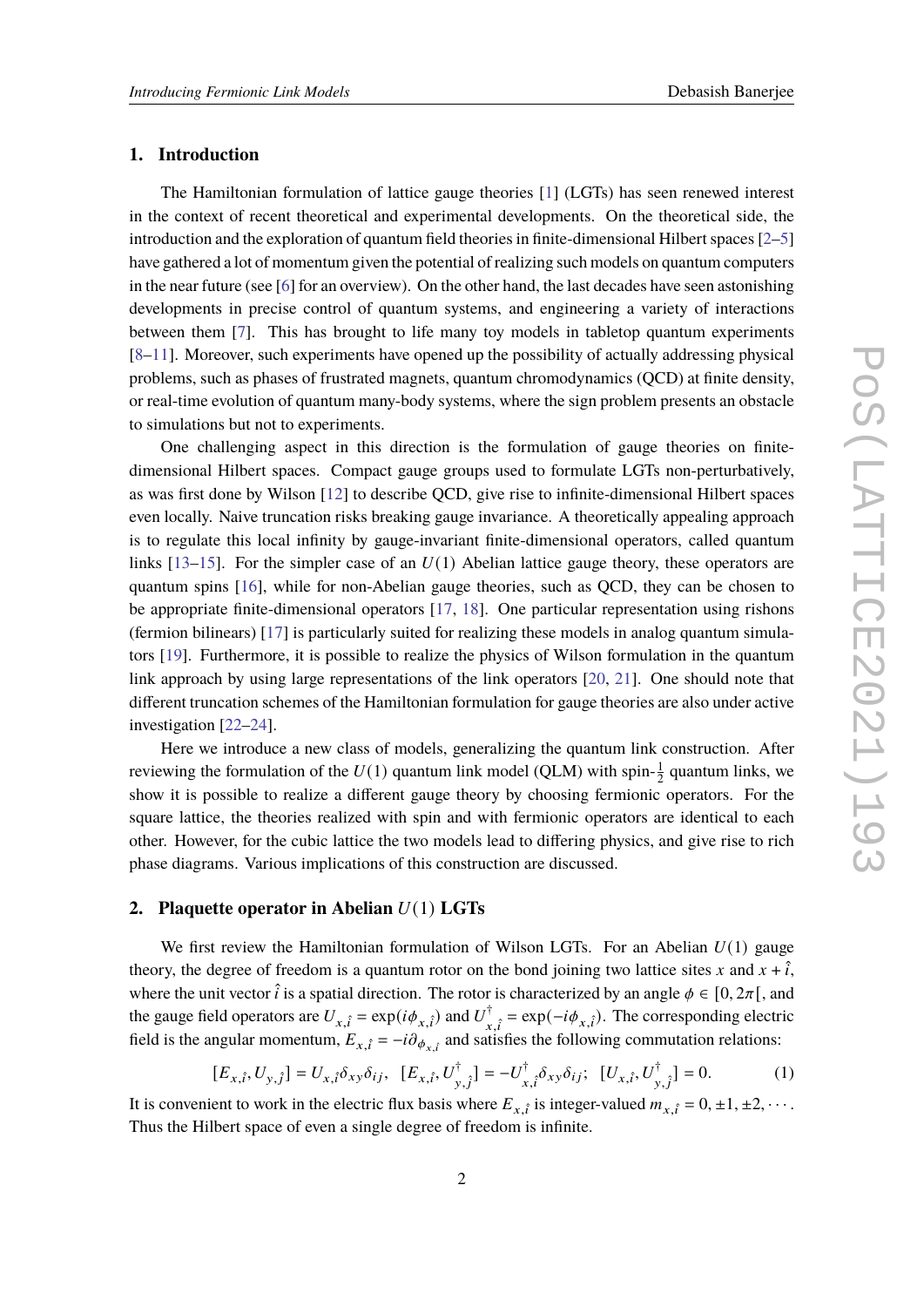For an extended lattice system, a configuration can be specified by the value of the electric flux at each link. The gauge field operators  $U_{x,\hat{i}} = L_{\hat{i},\hat{i}}^+$  and  $U_{\hat{i},\hat{i}}^{\dagger} = L_{\hat{i},\hat{i}}^-$  raise and lower the electric flux, respectively. The Hamiltonian for this system consists of the electric and the magnetic energy terms, the latter constructed from plaquette operators  $U_{\square}$  (with e as the gauge coupling):

<span id="page-2-1"></span>
$$
H = \frac{e^2}{2} \sum_{x,i} E_{x,\hat{i}}^2 - \frac{1}{2e^2} \sum_{\square} (U_{\square} + U_{\square}^{\dagger}); \qquad U_{\square} = U_{x,i} U_{x+\hat{i},\hat{j}} U_{x+\hat{j},\hat{i}}^{\dagger} U_{x,\hat{j}}^{\dagger}. \tag{2}
$$

The gauge invariance of the theory is due to the presence of local conserved charges

<span id="page-2-2"></span>
$$
G_x = \sum_{i} (E_{x,\hat{i}} - E_{x-\hat{i},\hat{i}}),
$$
\n(3)

the lattice Gauss law operators, which commute with the Hamiltonian  $[G_x, H] = 0$ .  $G_x$  are the generators of gauge transformation  $V = \prod_x \exp(i\theta_x G_x)$ , with  $\theta_x \in [0, 2\pi]$ . The geometry of the plaquette and the Gauss Law operator are shown in Fig. [1](#page-2-0) (left) and (middle) respectively.

It is now interesting to consider how to realize the same local  $U(1)$  symmetry using a finite-dimensional Hilbert space. One needs operators with the same commutations as Eq.[\(1\)](#page-1-0), but nevertheless operating on finite-dimensional Hilbert spaces. The simplest example is a quantum spin-S, having a a  $(2S + 1)$ -d Hilbert space, represented via  $\vec{S} = (S^+, S^-, S^z)$ . From elementary quantum mechanics we know that  $[S^z, S^+] = S^+$ ,  $[S^z, S^-] = -S^-$ . Identifying the electric flux with the  $S<sup>z</sup>$  component, the gauge fields are the raising and lowering operators of the electric flux, as before. The Hamiltonian of this QLM is given by Eq. [\(2\)](#page-2-1), and the Gauss law by Eq. [\(3\)](#page-2-2), with the respective spin operators for the gauge and electric fields. Therefore, using quantum spin- $S$  as a degree of freedom on each link and identifying  $U_{x,\hat{i}} = S^*_{x,\hat{i}}, U^{\dagger}_{x,\hat{i}} = S^-_{x,\hat{i}},$  and  $E_{x,\hat{i}} = S^2_{x,\hat{i}}$  $\sum_{x,\hat{i}}^z$  realizes a  $U(1)$  Abelian LGT on  $(2S + 1)$ -d local Hilbert space.

<span id="page-2-0"></span>

**Figure 1:** (Left) The plaquette operator on a cubic lattice. The dashed line represents the third direction, perpendicular to the plane of the paper. (Middle) Six links touch a single site of the 3d spatial lattice. Gauss' law thus involves 6 number operators, 3 in the forward and 3 in the backward links, each of which can be either empty or occupied. There are 20 states which satisfy the Gauss law. (Right) The plaquette using fermionic operators can be understood a simultaneous hop of the fermionic particles along the lines indicated, see text for details.

It turns out that even the simplest non-trivial QLM has very rich physics. Realized at its most "quantum" limit, the spin- $\frac{1}{2}$  representation of the  $U(1)$  group has a local 2-d Hilbert space on the links. The gauge symmetry is identical to that in the Wilson theory, since we only require the first two expressions of Eq. [\(1\)](#page-1-0) to prove the commutation  $[H, G_x] = 0$ . The most interesting consequence of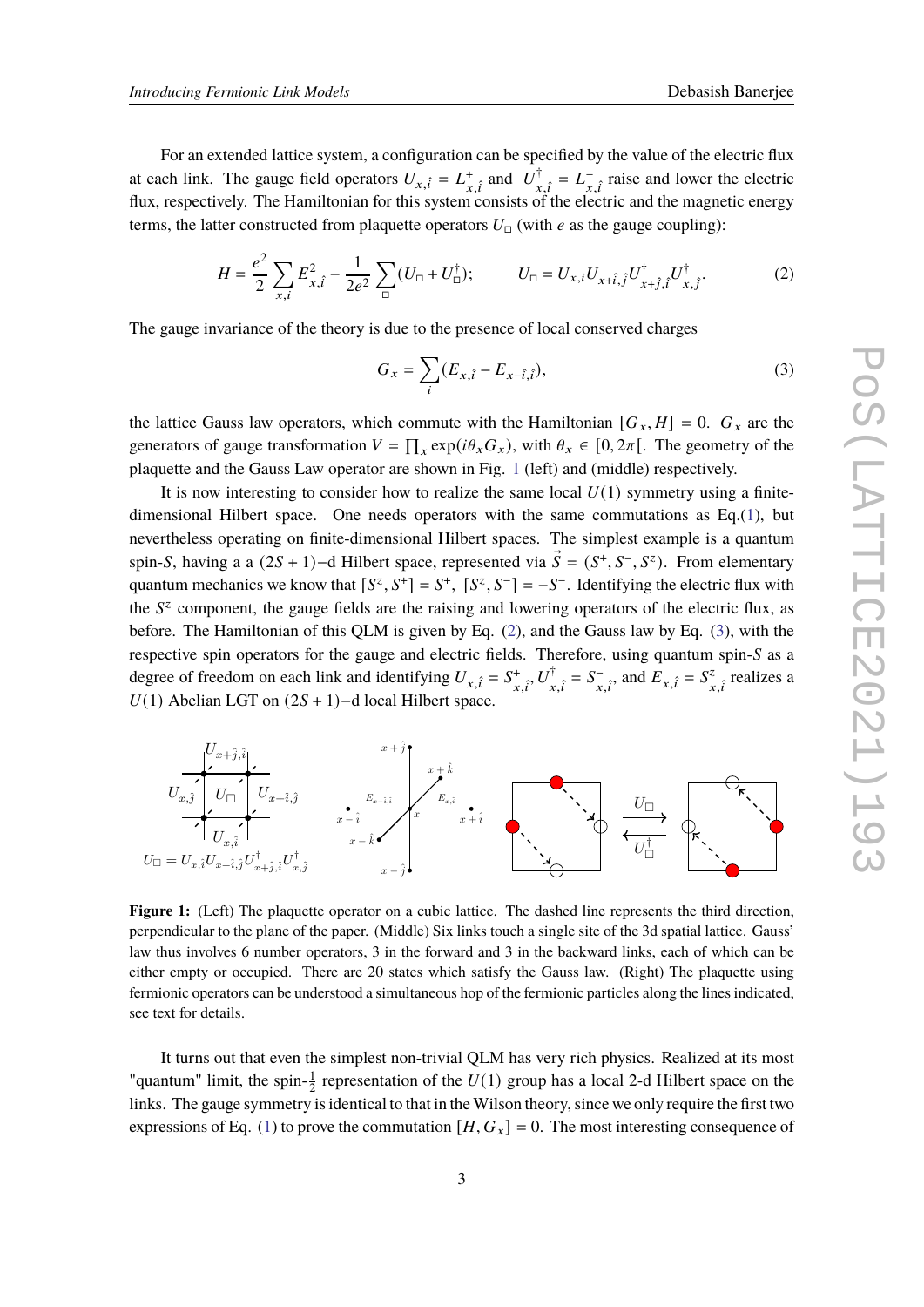the QLM construction is the non-unitarity of the gauge link operator:  $[U_{x,\hat{i}}, U_{y,\hat{i}}^{\dagger}] = 2E_{x,\hat{i}} \delta_{xy} \delta_{ij}$ . In fact, this causes the QLMs to give rise to a wider class of physical phenomena than possible in Wilson-type gauge theories. This theory in  $(2 + 1)-d$  gives rise to crystalline confined phases with fractionalized electric fluxes [\[25,](#page-8-9) [26\]](#page-8-10). It also has anomalous excited states, called quantum scars, which exhibit slow thermalization [\[27\]](#page-8-11).

The rich physics of the QLM as compared to the Wilson theory motivates us to further our research into the class of models which gives rise to newer phases of quantum gauge matter [\[28\]](#page-8-12). A conceptually new model can be constructed using the 2-d local Hilbert space of fermionic operators instead of spins. The presence or the absence of the fermion exhausts the two possibilities. Similar to the raising and lowering operators, the gauge fields are represented by creation or annihilation operators:  $U_{x,\hat{i}} = c_{x,\hat{i}}^{\dagger}$ ,  $U_{x,\hat{i}}^{\dagger} = c_{x,\hat{i}}^{\dagger}$ . Moreover, the generator of the gauge transformations is the number operator, which is also identified with the electric flux:  $E_{x,\hat{i}} = (n_{x,\hat{i}} - \frac{1}{2})$  $\frac{1}{2}$ ). Of course, this entire construction only works since these operators also satisfy the commutation relations amongst each other as the quantum spins:

$$
[n_{x,\hat{i}}, c^{\dagger}_{y,\hat{j}}] = c^{\dagger}_{x,\hat{i}} \delta_{xy} \delta_{ij}; \ [n_{x,\hat{i}}, c_{y,\hat{j}}] = c_{x,\hat{i}} \delta_{xy} \delta_{ij}; \ [c^{\dagger}_{x,\hat{i}}, c_{y,\hat{j}}] = 2E_{x,\hat{i}} = 2(n_{x,\hat{i}} - \frac{1}{2}); \quad (4)
$$

$$
\{c_{x,\hat{i}}, c_{y,\hat{j}}\} = \{c_{x,\hat{i}}^{\dagger}, c_{y,\hat{j}}^{\dagger}\} = 0; \ \{c_{x,\hat{i}}^{\dagger}, c_{y,\hat{j}}\} = \delta_{xy}\delta_{ij}.
$$

Because of the anti-commutation relations, naively one can expect that the physics of this gauge theory will be very different from the one formed using quantum spins (i.e. bosonic links).

#### **3. The plaquette model with fermionic links**

In terms of the fermionic operators, the plaquette and Gauss' law are:

<span id="page-3-1"></span>
$$
U_{\Box} = c_{x,\hat{i}}^{\dagger} c_{x+\hat{i},\hat{j}}^{\dagger} c_{x+\hat{j},\hat{i}} c_{x,\hat{j}}; \ \ G_{x} = \sum_{i} \left( n_{x,\hat{i}} - n_{x-\hat{i},\hat{i}} \right). \tag{6}
$$

Even though it might look onerous at first sight, the plaquette operator can be interpreted as a simultaneous hop of two fermions as shown in the right panel of Fig. [1.](#page-2-0) However, the hopping can only occur if the shaded sites are occupied and their directed neighbors are empty. Thus, among the six hoppings one can imagine, only two are actually allowed.

As long as we construct the Hamiltonian from gauge-invariant operators, the resulting model will retain the gauge invariance. Moreover, the electric flux energy term contributes a constant, and hence we omit it from the Hamiltonian. However, it is always possible to add a background electric field term which couples to the total electric flux. This can be considered as a self-adjoint extension, which we disregard for the moment. Instead, we consider a Rokhsar-Kivelson-like term, also considered for the usual QLM realized with spins:

<span id="page-3-0"></span>
$$
H_{\rm F} = -J\sum_{\Box} (U_{\Box} + U_{\Box}^{\dagger}) + \lambda \sum_{\Box} (U_{\Box} + U_{\Box}^{\dagger})^2. \tag{7}
$$

The Hamiltonian satisfies the usual lattice point group symmetries, such as lattice translation, rotation, parity, as well as charge conjugation, a discrete  $\mathbb{Z}(2)$  symmetry. A detailed discussion of the lattice symmetries has implications on the understanding of its phase diagram and is discussed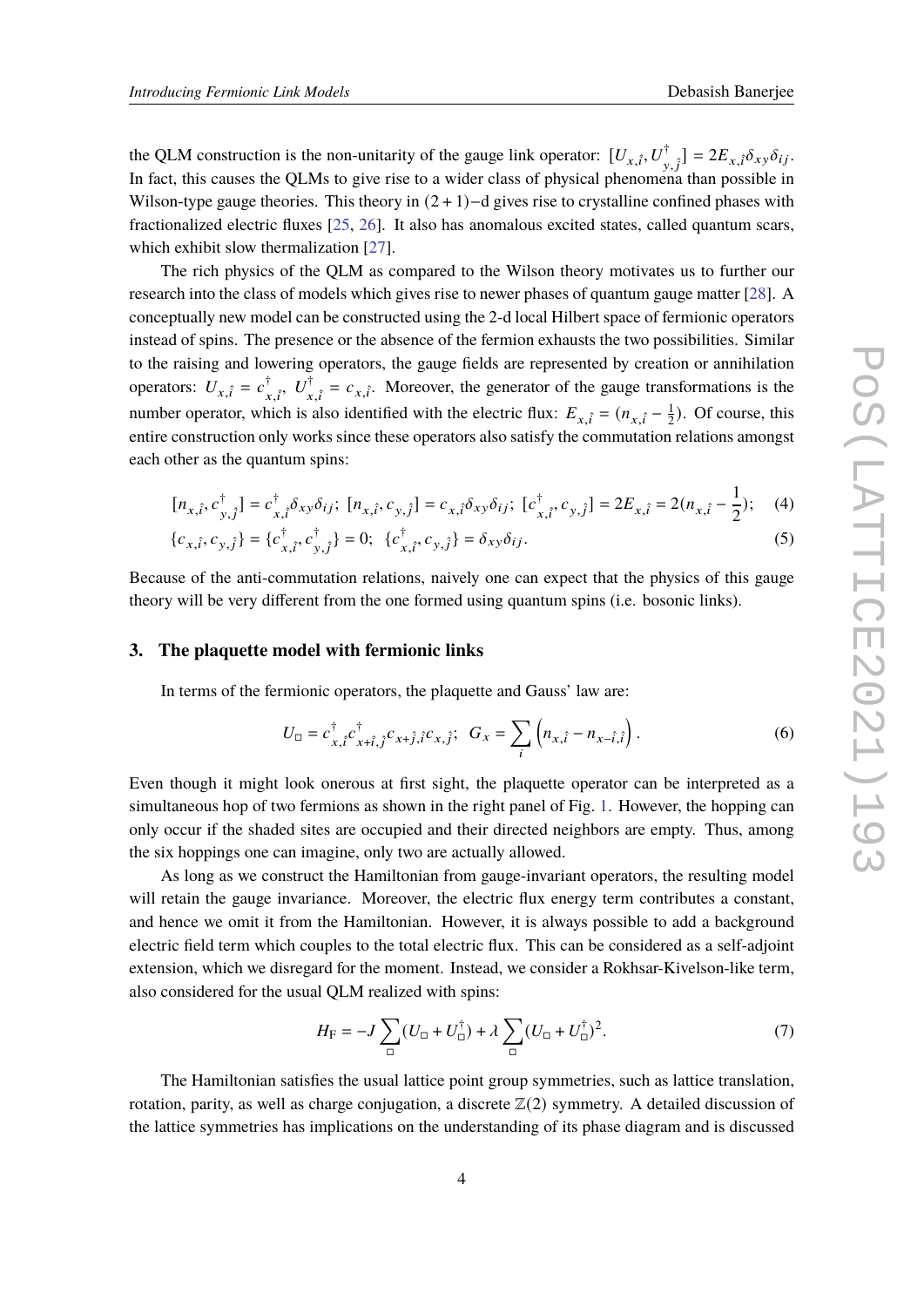in depth in [\[28\]](#page-8-12). The only other global internal symmetry of the model is the  $\mathbb{U}(1)^d$  generated by large gauge transformation (winding numbers). In 2 spatial dimensions, these operators are:

$$
W_x = \frac{1}{L_x} \sum_x (n_{r=(x,y_0),\hat{j}} - \frac{1}{2}); \qquad W_y = \frac{1}{L_y} \sum_y (n_{r=(x_0,y),\hat{i}} - \frac{1}{2}).
$$
 (8)

<span id="page-4-0"></span>Every state in the electric flux basis can be characterized by a specific winding number, and two such examples are shown in Fig. [2.](#page-4-0) The Hamiltonian commutes with  $W_x$ ,  $W_y$ , and they can be used to block-diagonalize the Hamiltonian.



**Figure 2:** Examples of configurations with zero (left) and finite (right) winding number states. The winding number equals half of the difference between the occupied and empty links touched by the vertical (horizontal) line in the respective directions. These are topological quantities, and the exact location of the line is irrelevant as long as the line winds across the lattice.

#### **4. From two to three spatial dimensions**

In this section, we argue that the proposed model has identical physics with spin- $\frac{1}{2}$  model in two spatial dimensions, but not in three. To understand the difference, we ask if it is possible for the fermions to interchange their spatial positions. If this is allowed, then the fermion anticommutation properties will lead to additional negative sign factors and potentially change the physics. Otherwise, the physics will be the same, since the Hamiltonian, the Gauss law and the Hilbert space are identical for both formulations.

We will present a geometrical proof of the statement. Note from Fig. [1](#page-2-0) (right) that the plaquette interaction causes the fermions to move diagonally along the dotted lines, which pass through the mid-point of the neighbouring links. As indicated in Fig. [3,](#page-5-0) the motion of the fermions is restricted to 1-d non-overlapping lines, which wrap across the boundary, but do not intersect. As a result, it is impossible for two fermions to interchange places, except by going across the boundary. However, another key feature of the interaction is that it involves a *simultaneous* hop of a fermion on an adjacent line. Therefore, for every instance when two fermions on a line interchange their positions, another exchange happens between two other fermions in one of the two adjacent lines. Consequently, there is never a net negative sign encountered. Thus the physics of the model with spins and fermions in two dimensions are identical.

In three dimensions, this argument does not work. Drawing the paths on which the fermions can move, one traces out a set of non-intersecting planes, as shown in Fig. [4.](#page-5-1) On the plane, it is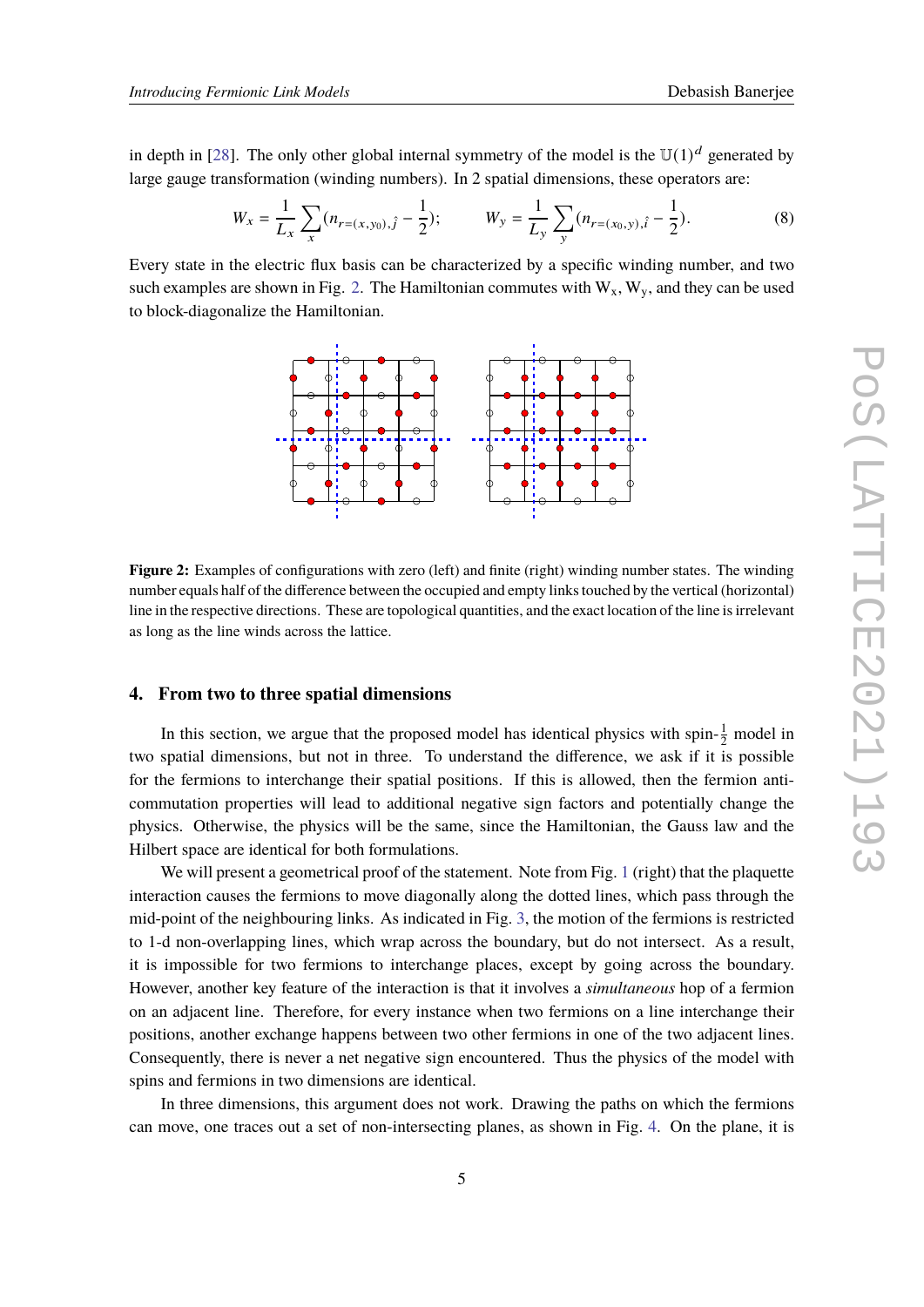<span id="page-5-0"></span>

**Figure 3:** From left to right, top to bottom: A set of plaquette hops to make the fermions (shaded in red) exchange their positions with their neighbours (shaded in blue) on the same diagonal lines (blue and cyan). The nature of the plaquette interactions moves both the red fermions, and at the end of the sequence *both* pairs of fermions exchange positions, even in finite volume. There are no unpaired negative signs due to Pauli exclusion principle, and the physics is the same as in the bosonic version.

easily possible for a pair of fermions to interchange their positions (shown in the figure as red and yellow) keeping the position of all other fermions unchanged (shown in grey). We have verified the existence of paths which have an extra negative sign due to this interchange. Since such negative signs are absent in the corresponding model formulated with quantum spin- $\frac{1}{2}$ , it is reasonable to expect that the two models show different physics.

<span id="page-5-1"></span>

**Figure 4:** From left to right: Two fermions colored in red and yellow have been chosen among the inactive (grey) fermions, whose positions are exchanged through a series of flips. Finally, the red and yellow have switched places, keeping all the grey ones at their original positions. This is an example of a configuration which has an overall negative sign compared to the spin version.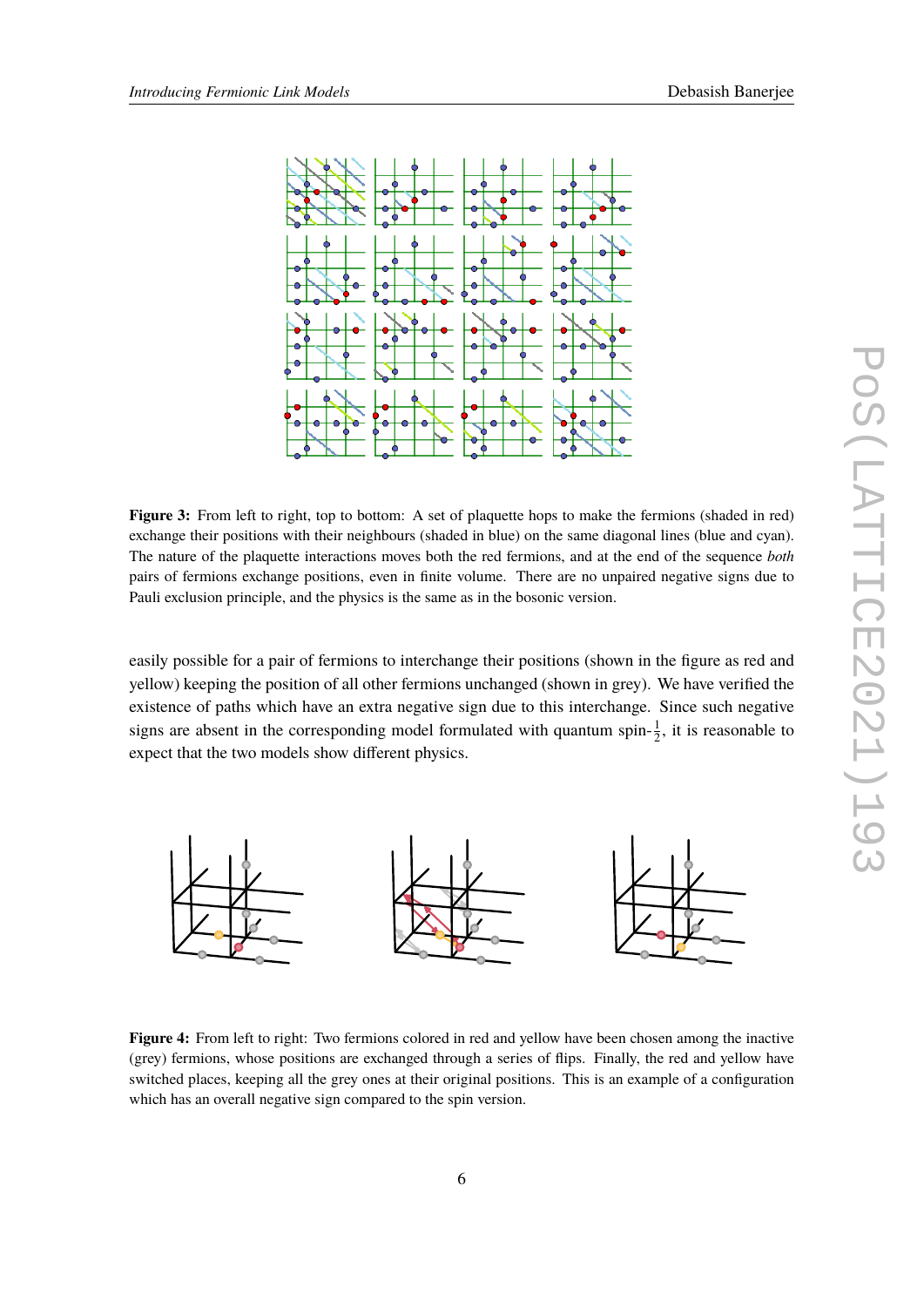#### **5. Physics of the 3d model and Outlook**

Motivated by the prospect of investigating novel phases in this class of models, we have carried out large scale exact diagonalization (ED) studies for both the bosonic and the fermionic model in (3 + 1)−d [\[28\]](#page-8-12). The complete Hamiltonian we consider is the one in Eq. [\(7\)](#page-3-0), with the Gauss law as in Eq. [\(6\)](#page-3-1). ED calculations are exponentially expensive, but nevertheless by restricting to the Gauss law sector and by exploiting the global symmetries extensively, we have been able to diagonalize systems of up to 72 particles (spins) and gain some insight into the phase diagram using finite size scaling (FSS).

On very general grounds, we expect that the phase of both the models will be similar for large and negative  $\lambda$ . The  $\lambda$ -term counts whether the plaquettes are flippable (if the position of the fermions in the plaquette are in the preferred two of the six total possibilities). For large negative  $\lambda$ therefore, this term dominates over the fermion-hopping. In the absence of fermionic hopping, the anti-commutations cannot play a role, and the two models would have similar physics.

<span id="page-6-0"></span>

**Figure 5:** Gap of the lowest energy eigenstates realized with spin (left) and fermion (right) operators.

In Fig. [5](#page-6-0) we have plotted the lowest 15 eigenvalues of the Hamiltonian as a function of  $\lambda$  both the bosonic (left) and the fermionic (right) models. In region of large negative  $\lambda$ , the spectra are similar, even quantitatively. A closer analysis of the energy levels indicate a spontaneous symmetry breaking (SSB) of the rotational symmetry, discussed in detail in [\[28\]](#page-8-12). In between  $-1 < \lambda < 0$ , both models show different behaviour of the first excited state. For the fermionic model there is a level crossing, while for the bosonic model the sign of the SSB disappears. The FSS is consistent with the existence of a Coulomb phase in this region [\[28\]](#page-8-12). On increasing  $\lambda \rightarrow 1$ , both models flow to the Rokhsar-Kivelson point, which brings in the fluxes from the excited states. The fermionic model seems to have a narrow region for  $\lambda < 1$  where the flux is condensed [\[28\]](#page-8-12).

In addition to the physics issues explored in the [\[28\]](#page-8-12), there are several very intriguing conceptual ideas about this particular model which branch out from this work. An almost obvious question is how to explore the model on larger lattices in three spatial dimensions. Quantum Monte Carlo is not efficient for the bosonic model, and for the fermionic model there is even a sign problem. On the experimental side, our reinterpretation of the plaquette interaction could be an important way of realizing this on cold atom quantum simulators, an issue which has remained challenging. We may also ask if dynamical signatures about the thermalization of this model in two dimensions manifest in three dimensions.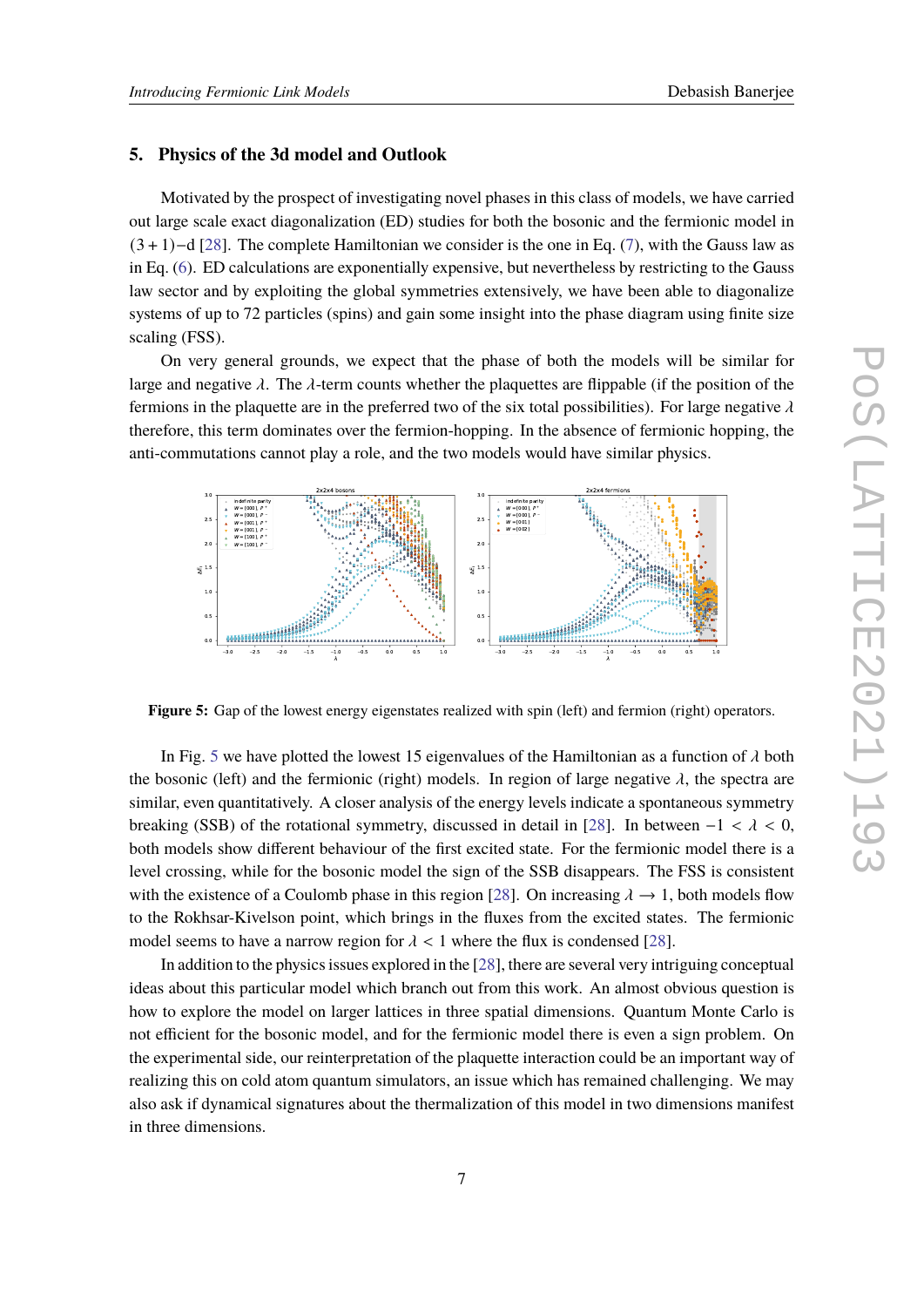Another completely different set of questions could result in further development of the ideas presented here. Since we are working with fermions, how does one reach the Kogut-Susskind-Wilson limit? If there is a phase with large correlation length, can we take the continuum limit using dimensional reduction? More importantly, what would the low-energy effective theory with fermionic photons look like? Would this idea generalize to non-Abelian gauge theories? We believe that answering even some of these questions would increase our understanding of quantum field theories at the frontiers.

#### **References**

- <span id="page-7-0"></span>[1] J.B. Kogut and L. Susskind, *Hamiltonian Formulation of Wilson's Lattice Gauge Theories*, *[Phys. Rev. D](https://doi.org/10.1103/PhysRevD.11.395)* **11** (1975) 395.
- <span id="page-7-1"></span>[2] R. Brower, S. Chandrasekharan, S. Riederer and U.J. Wiese, *D theory: Field quantization by dimensional reduction of discrete variables*, *[Nucl. Phys. B](https://doi.org/10.1016/j.nuclphysb.2004.06.007)* **693** (2004) 149 [[hep-lat/0309182](https://arxiv.org/abs/hep-lat/0309182)].
- [3] H. Singh and S. Chandrasekharan, *Qubit regularization of the*  $O(3)$  *sigma model*, *[Phys. Rev.](https://doi.org/10.1103/PhysRevD.100.054505) D* **100** [\(2019\) 054505](https://doi.org/10.1103/PhysRevD.100.054505) [[1905.13204](https://arxiv.org/abs/1905.13204)].
- [4] NuQS collaboration,  $\sigma$  *Models on Quantum Computers*, *[Phys. Rev. Lett.](https://doi.org/10.1103/PhysRevLett.123.090501)* **123** (2019) 090501 [[1903.06577](https://arxiv.org/abs/1903.06577)].
- <span id="page-7-2"></span>[5] N. Klco and M.J. Savage, *Digitization of scalar fields for quantum computing*, *[Phys. Rev. A](https://doi.org/10.1103/PhysRevA.99.052335)* **99** [\(2019\) 052335](https://doi.org/10.1103/PhysRevA.99.052335) [[1808.10378](https://arxiv.org/abs/1808.10378)].
- <span id="page-7-3"></span>[6] J. Preskill, *Quantum computing in the nisq era and beyond*, *[Quantum](https://doi.org/10.22331/q-2018-08-06-79)* **2** (2018) 79.
- <span id="page-7-4"></span>[7] I.M. Georgescu, S. Ashhab and F. Nori, *Quantum simulation*, *[Rev. Mod. Phys.](https://doi.org/10.1103/RevModPhys.86.153)* **86** (2014) 153.
- <span id="page-7-5"></span>[8] E.A. Martinez, C.A. Muschik, P. Schindler, D. Nigg, A. Erhard, M. Heyl et al., *Real-time dynamics of lattice gauge theories with a few-qubit quantum computer*, *Nature* **534** (2016) 516.
- [9] N. Klco, E.F. Dumitrescu, A.J. McCaskey, T.D. Morris, R.C. Pooser, M. Sanz et al., *Quantum-classical computation of schwinger model dynamics using quantum computers*, *Physical Review A* **98** (2018) 032331.
- [10] A. Mil, T.V. Zache, A. Hegde, A. Xia, R.P. Bhatt, M.K. Oberthaler et al., *A scalable realization of local u (1) gauge invariance in cold atomic mixtures*, *Science* **367** (2020) 1128.
- <span id="page-7-6"></span>[11] B. Yang, H. Sun, R. Ott, H.-Y. Wang, T.V. Zache, J.C. Halimeh et al., *Observation of gauge invariance in a 71-site quantum simulator*, *arXiv preprint arXiv:2003.08945* (2020) .
- <span id="page-7-7"></span>[12] K.G. Wilson, *Confinement of Quarks*, *[Phys. Rev. D](https://doi.org/10.1103/PhysRevD.10.2445)* **10** (1974) 2445.
- <span id="page-7-8"></span>[13] D. Horn, *Finite Matrix Models With Continuous Local Gauge Invariance*, *[Phys. Lett. B](https://doi.org/10.1016/0370-2693(81)90763-2)* **100** [\(1981\) 149.](https://doi.org/10.1016/0370-2693(81)90763-2)